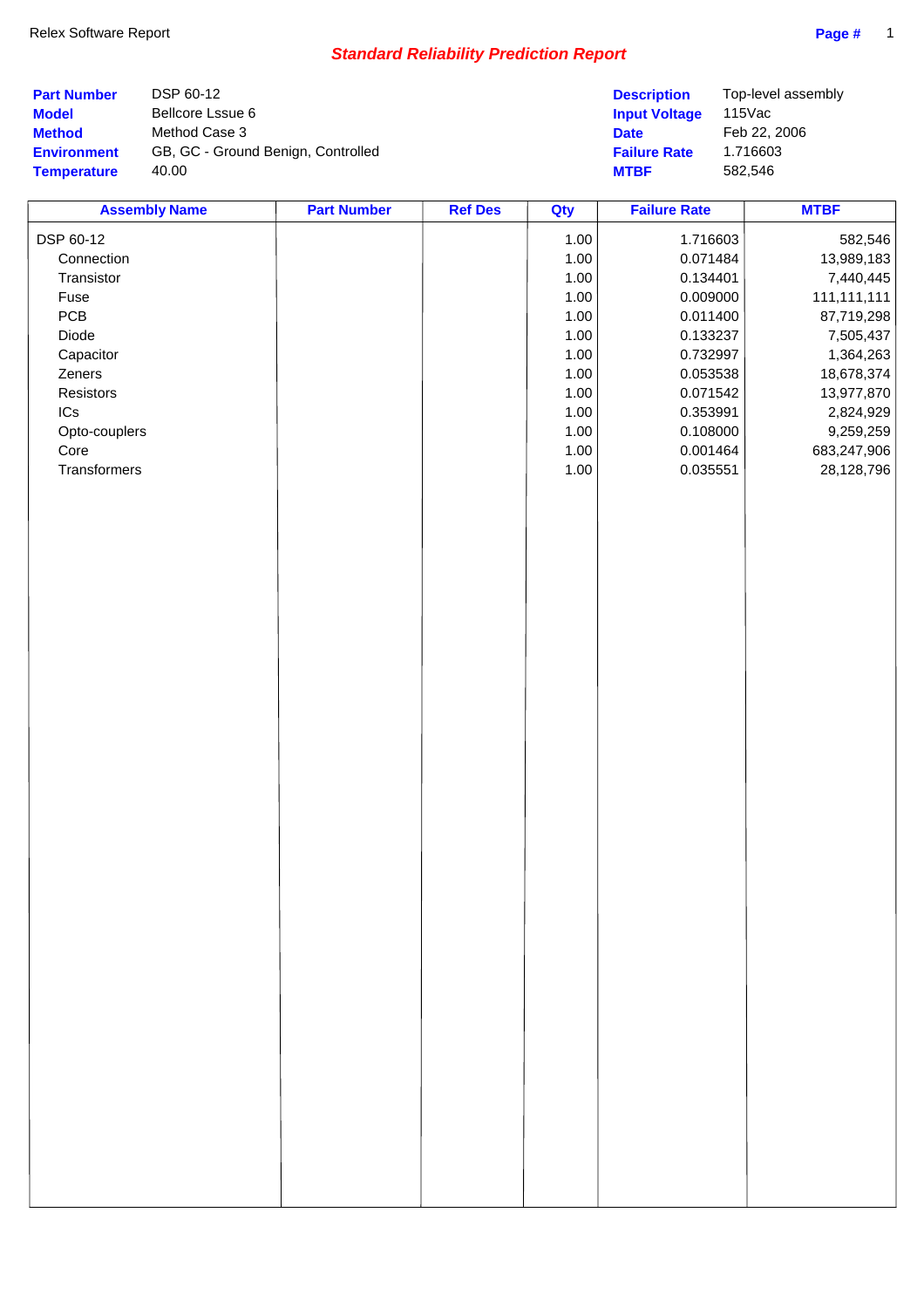| <b>Part Number</b><br><b>Model</b><br><b>Method</b><br><b>Environment</b><br><b>Temperature</b> | Bellcore Lssue 6<br>Method Case 3<br>40.00 | GB, GC - Ground Benign, Controlled |                | <b>Description</b><br><b>Input Voltage</b><br><b>Date</b><br><b>Failure Rate</b><br><b>MTBF</b> | 115Vac<br>Feb 22, 2006<br>0.071484<br>13,989,183 |                     |
|-------------------------------------------------------------------------------------------------|--------------------------------------------|------------------------------------|----------------|-------------------------------------------------------------------------------------------------|--------------------------------------------------|---------------------|
| <b>Part Number</b>                                                                              |                                            | <b>Category</b>                    | <b>Ref Des</b> | <b>Failure Rate, Unit</b>                                                                       | <b>Quantity</b>                                  | <b>Failure Rate</b> |
| JC113-A0                                                                                        |                                            | Connection                         | JC1            | 0.016457                                                                                        | 1.00                                             | 0.016457            |
| JC114-A0                                                                                        |                                            | Connection                         | JC2            | 0.016457                                                                                        | 1.00                                             | 0.016457            |
| JC115-A0                                                                                        |                                            | Connection                         | JC3            | 0.010963                                                                                        | 1.00                                             | 0.010963            |
| JC116-A0                                                                                        |                                            | Connection                         | JC4, JJ2       | 0.010963                                                                                        | 2.00                                             | 0.021925            |
| JP072-A0                                                                                        |                                            | Connection                         | ZD4            | 0.005681                                                                                        | 1.00                                             | 0.005681            |
|                                                                                                 |                                            |                                    |                |                                                                                                 |                                                  |                     |
|                                                                                                 |                                            |                                    |                |                                                                                                 |                                                  |                     |
|                                                                                                 |                                            |                                    |                |                                                                                                 |                                                  |                     |
|                                                                                                 |                                            |                                    |                |                                                                                                 |                                                  |                     |
|                                                                                                 |                                            |                                    |                |                                                                                                 |                                                  |                     |
|                                                                                                 |                                            |                                    |                |                                                                                                 |                                                  |                     |
|                                                                                                 |                                            |                                    |                |                                                                                                 |                                                  |                     |
|                                                                                                 |                                            |                                    |                |                                                                                                 |                                                  |                     |
|                                                                                                 |                                            |                                    |                |                                                                                                 |                                                  |                     |
|                                                                                                 |                                            |                                    |                |                                                                                                 |                                                  |                     |
|                                                                                                 |                                            |                                    |                |                                                                                                 |                                                  |                     |
|                                                                                                 |                                            |                                    |                |                                                                                                 |                                                  |                     |
|                                                                                                 |                                            |                                    |                |                                                                                                 |                                                  |                     |
|                                                                                                 |                                            |                                    |                |                                                                                                 |                                                  |                     |
|                                                                                                 |                                            |                                    |                |                                                                                                 |                                                  |                     |
|                                                                                                 |                                            |                                    |                |                                                                                                 |                                                  |                     |
|                                                                                                 |                                            |                                    |                |                                                                                                 |                                                  |                     |
|                                                                                                 |                                            |                                    |                |                                                                                                 |                                                  |                     |
|                                                                                                 |                                            |                                    |                |                                                                                                 |                                                  |                     |
|                                                                                                 |                                            |                                    |                |                                                                                                 |                                                  |                     |
|                                                                                                 |                                            |                                    |                |                                                                                                 |                                                  |                     |
|                                                                                                 |                                            |                                    |                |                                                                                                 |                                                  |                     |
|                                                                                                 |                                            |                                    |                |                                                                                                 |                                                  |                     |
|                                                                                                 |                                            |                                    |                |                                                                                                 |                                                  |                     |
|                                                                                                 |                                            |                                    |                |                                                                                                 |                                                  |                     |
|                                                                                                 |                                            |                                    |                |                                                                                                 |                                                  |                     |
|                                                                                                 |                                            |                                    |                |                                                                                                 |                                                  |                     |
|                                                                                                 |                                            |                                    |                |                                                                                                 |                                                  |                     |
|                                                                                                 |                                            |                                    |                |                                                                                                 |                                                  |                     |
|                                                                                                 |                                            |                                    |                |                                                                                                 |                                                  |                     |
|                                                                                                 |                                            |                                    |                |                                                                                                 |                                                  |                     |
|                                                                                                 |                                            |                                    |                |                                                                                                 |                                                  |                     |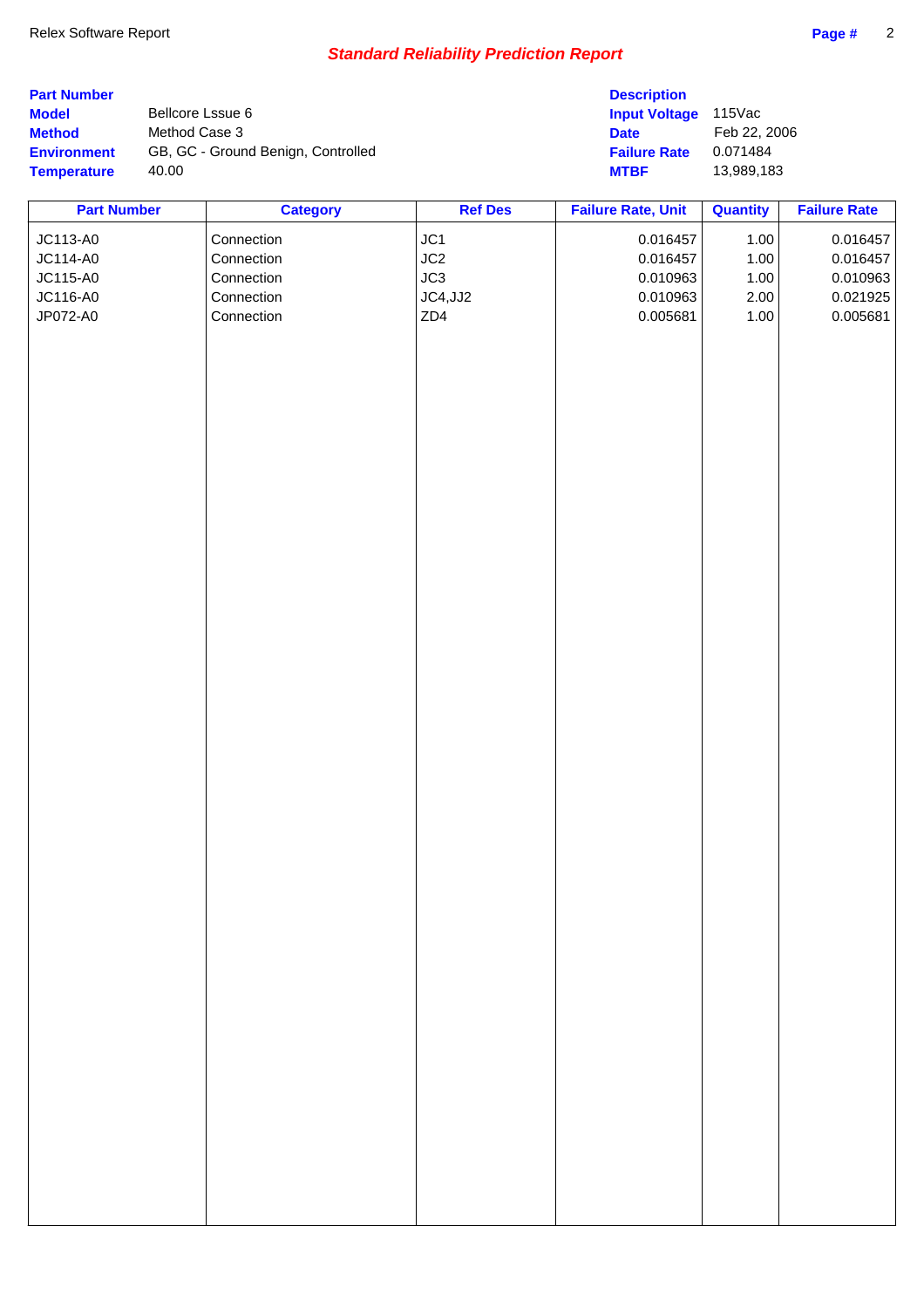| <b>Part Number</b><br><b>Model</b><br><b>Method</b><br><b>Environment</b><br><b>Temperature</b> | Bellcore Lssue 6<br>Method Case 3<br>40.00 | GB, GC - Ground Benign, Controlled                                                                                                                      |                                                                                                       | <b>Description</b><br><b>Input Voltage</b><br><b>Date</b><br><b>Failure Rate</b><br><b>MTBF</b> | 115Vac<br>Feb 22, 2006<br>0.134401<br>7,440,445              |                                                                                              |
|-------------------------------------------------------------------------------------------------|--------------------------------------------|---------------------------------------------------------------------------------------------------------------------------------------------------------|-------------------------------------------------------------------------------------------------------|-------------------------------------------------------------------------------------------------|--------------------------------------------------------------|----------------------------------------------------------------------------------------------|
| <b>Part Number</b>                                                                              |                                            |                                                                                                                                                         | <b>Ref Des</b>                                                                                        | <b>Failure Rate, Unit</b>                                                                       | <b>Quantity</b>                                              | <b>Failure Rate</b>                                                                          |
| MX001-C0<br>MX003-A0<br>MX003-A0<br>MX003-A0<br>MX009-A0<br>MX012-A0<br>TR035-A0<br>TF098-A0    |                                            | <b>Category</b><br>Semiconductor<br>Semiconductor<br>Semiconductor<br>Semiconductor<br>Semiconductor<br>Semiconductor<br>Semiconductor<br>Semiconductor | Q4<br>Q3<br>$\mathsf{Q}7$<br>$\mathsf{Q8}$<br>Q <sub>6</sub><br>$\mathsf{Q}5$<br>Q2<br>Q <sub>1</sub> | 0.017624<br>0.017624<br>0.017624<br>0.017624<br>0.017624<br>0.017624<br>0.017624<br>0.011031    | 1.00<br>1.00<br>1.00<br>1.00<br>1.00<br>1.00<br>1.00<br>1.00 | 0.017624<br>0.017624<br>0.017624<br>0.017624<br>0.017624<br>0.017624<br>0.017624<br>0.011031 |
|                                                                                                 |                                            |                                                                                                                                                         |                                                                                                       |                                                                                                 |                                                              |                                                                                              |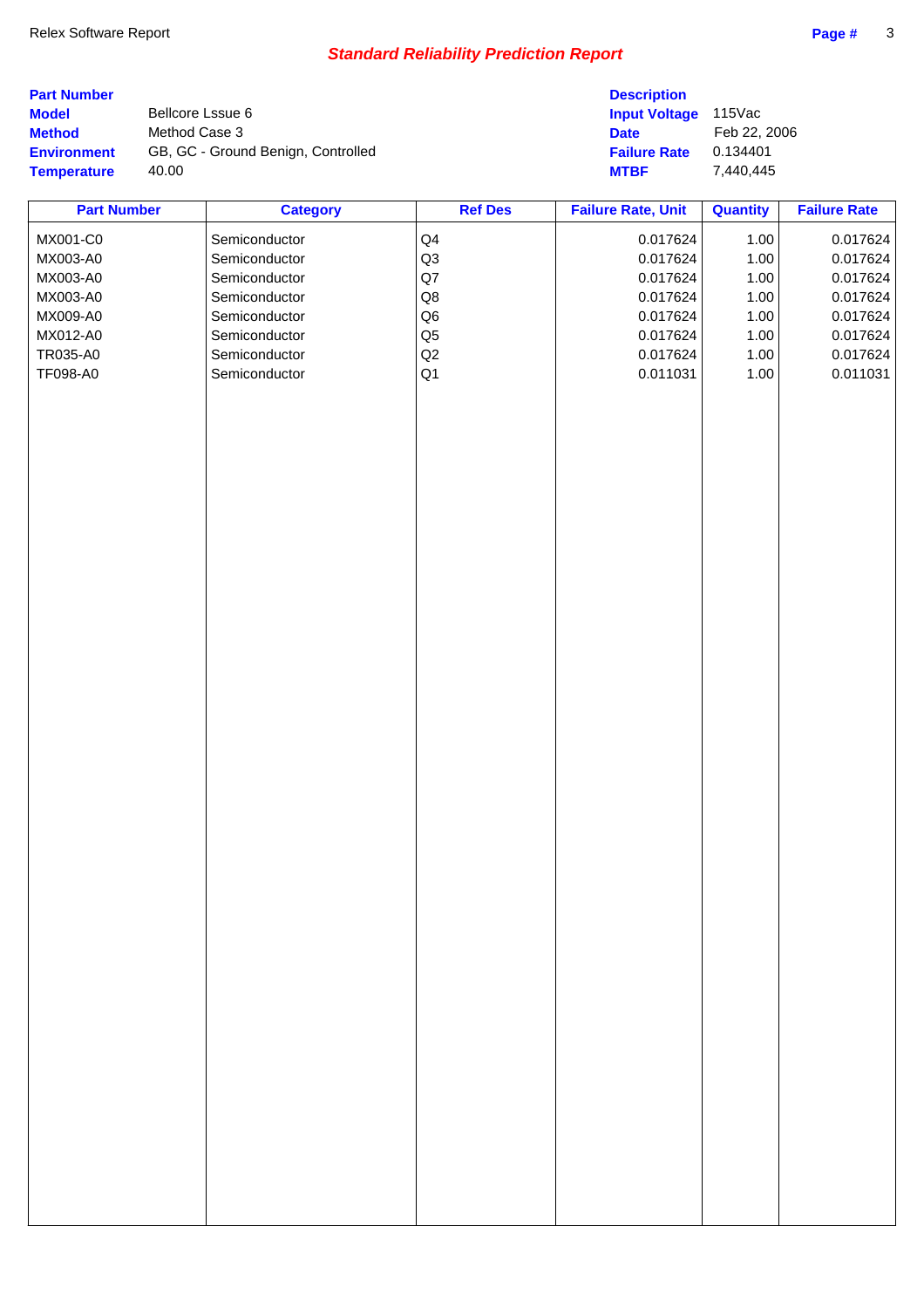| <b>Part Number</b> |                                    | <b>Description</b>   |              |
|--------------------|------------------------------------|----------------------|--------------|
| <b>Model</b>       | Bellcore Lssue 6                   | <b>Input Voltage</b> | 115Vac       |
| <b>Method</b>      | Method Case 3                      | <b>Date</b>          | Feb 22, 2006 |
| <b>Environment</b> | GB, GC - Ground Benign, Controlled | <b>Failure Rate</b>  | 0.009000     |
| <b>Temperature</b> | 40.00                              | <b>MTBF</b>          | 111.111.111  |

| <b>Part Number</b> | <b>Category</b> | <b>Ref Des</b> | <b>Failure Rate, Unit</b> | <b>Quantity</b> | <b>Failure Rate</b> |
|--------------------|-----------------|----------------|---------------------------|-----------------|---------------------|
| FT016-A0           | Miscellaneous   | FUSE1          | 0.009000                  | $1.00$          | 0.009000            |
|                    |                 |                |                           |                 |                     |
|                    |                 |                |                           |                 |                     |
|                    |                 |                |                           |                 |                     |
|                    |                 |                |                           |                 |                     |
|                    |                 |                |                           |                 |                     |
|                    |                 |                |                           |                 |                     |
|                    |                 |                |                           |                 |                     |
|                    |                 |                |                           |                 |                     |
|                    |                 |                |                           |                 |                     |
|                    |                 |                |                           |                 |                     |
|                    |                 |                |                           |                 |                     |
|                    |                 |                |                           |                 |                     |
|                    |                 |                |                           |                 |                     |
|                    |                 |                |                           |                 |                     |
|                    |                 |                |                           |                 |                     |
|                    |                 |                |                           |                 |                     |
|                    |                 |                |                           |                 |                     |
|                    |                 |                |                           |                 |                     |
|                    |                 |                |                           |                 |                     |
|                    |                 |                |                           |                 |                     |
|                    |                 |                |                           |                 |                     |
|                    |                 |                |                           |                 |                     |
|                    |                 |                |                           |                 |                     |
|                    |                 |                |                           |                 |                     |
|                    |                 |                |                           |                 |                     |
|                    |                 |                |                           |                 |                     |
|                    |                 |                |                           |                 |                     |
|                    |                 |                |                           |                 |                     |
|                    |                 |                |                           |                 |                     |
|                    |                 |                |                           |                 |                     |
|                    |                 |                |                           |                 |                     |
|                    |                 |                |                           |                 |                     |
|                    |                 |                |                           |                 |                     |
|                    |                 |                |                           |                 |                     |
|                    |                 |                |                           |                 |                     |
|                    |                 |                |                           |                 |                     |
|                    |                 |                |                           |                 |                     |
|                    |                 |                |                           |                 |                     |
|                    |                 |                |                           |                 |                     |
|                    |                 |                |                           |                 |                     |
|                    |                 |                |                           |                 |                     |
|                    |                 |                |                           |                 |                     |
|                    |                 |                |                           |                 |                     |
|                    |                 |                |                           |                 |                     |
|                    |                 |                |                           |                 |                     |
|                    |                 |                |                           |                 |                     |
|                    |                 |                |                           |                 |                     |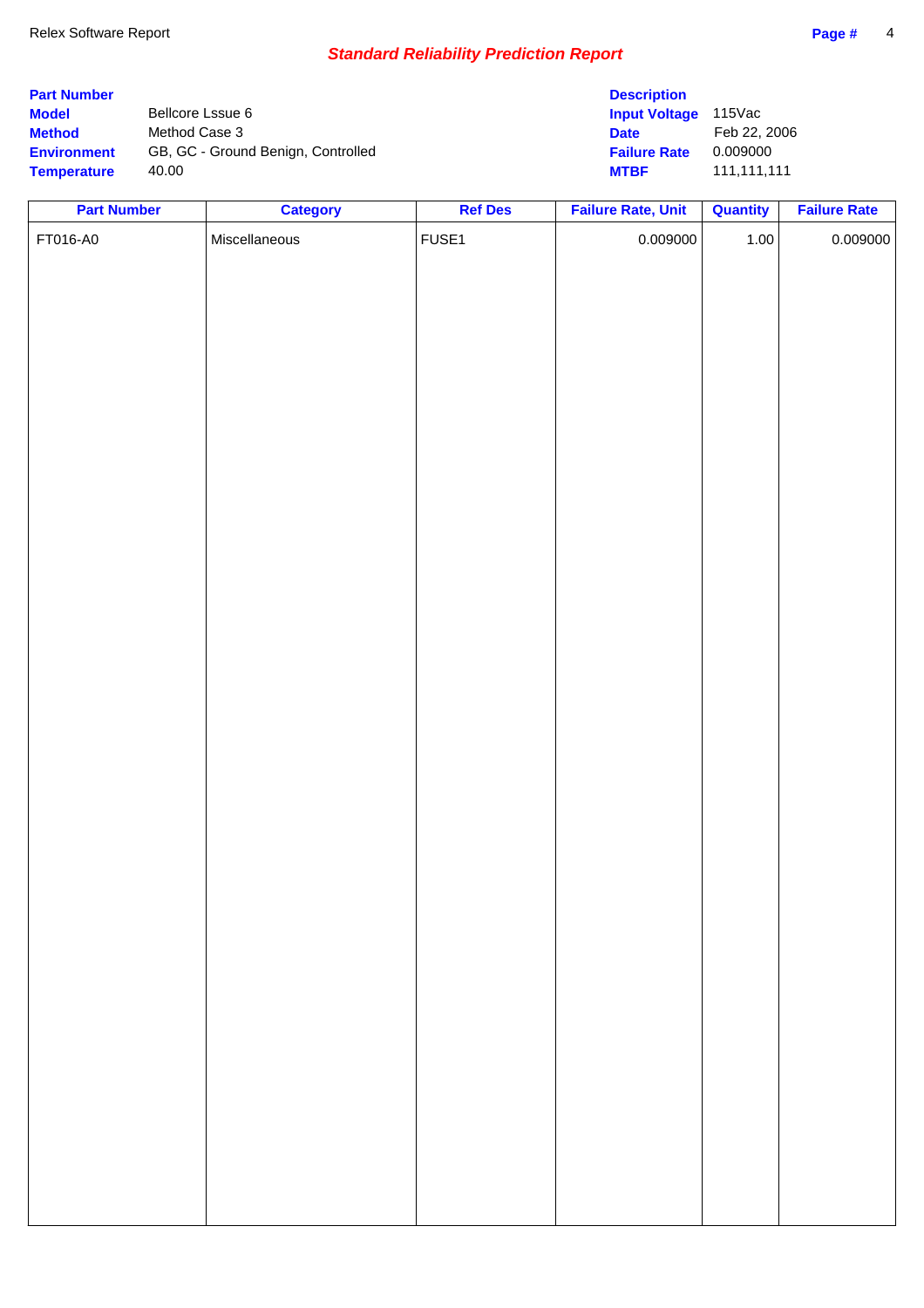| <b>Part Number</b> |                                    | <b>Description</b>   |              |
|--------------------|------------------------------------|----------------------|--------------|
| <b>Model</b>       | Bellcore Lssue 6                   | <b>Input Voltage</b> | 115Vac       |
| <b>Method</b>      | Method Case 3                      | <b>Date</b>          | Feb 22, 2006 |
| <b>Environment</b> | GB, GC - Ground Benign, Controlled | <b>Failure Rate</b>  | 0.011400     |
| <b>Temperature</b> | 40.00                              | <b>MTBF</b>          | 87,719,298   |

| <b>Part Number</b> | <b>Category</b> | <b>Ref Des</b> | <b>Failure Rate, Unit</b> | <b>Quantity</b> | <b>Failure Rate</b> |
|--------------------|-----------------|----------------|---------------------------|-----------------|---------------------|
| BC602-A1           | Other           | P.C.B.         | 0.011400                  | $1.00$          | 0.011400            |
|                    |                 |                |                           |                 |                     |
|                    |                 |                |                           |                 |                     |
|                    |                 |                |                           |                 |                     |
|                    |                 |                |                           |                 |                     |
|                    |                 |                |                           |                 |                     |
|                    |                 |                |                           |                 |                     |
|                    |                 |                |                           |                 |                     |
|                    |                 |                |                           |                 |                     |
|                    |                 |                |                           |                 |                     |
|                    |                 |                |                           |                 |                     |
|                    |                 |                |                           |                 |                     |
|                    |                 |                |                           |                 |                     |
|                    |                 |                |                           |                 |                     |
|                    |                 |                |                           |                 |                     |
|                    |                 |                |                           |                 |                     |
|                    |                 |                |                           |                 |                     |
|                    |                 |                |                           |                 |                     |
|                    |                 |                |                           |                 |                     |
|                    |                 |                |                           |                 |                     |
|                    |                 |                |                           |                 |                     |
|                    |                 |                |                           |                 |                     |
|                    |                 |                |                           |                 |                     |
|                    |                 |                |                           |                 |                     |
|                    |                 |                |                           |                 |                     |
|                    |                 |                |                           |                 |                     |
|                    |                 |                |                           |                 |                     |
|                    |                 |                |                           |                 |                     |
|                    |                 |                |                           |                 |                     |
|                    |                 |                |                           |                 |                     |
|                    |                 |                |                           |                 |                     |
|                    |                 |                |                           |                 |                     |
|                    |                 |                |                           |                 |                     |
|                    |                 |                |                           |                 |                     |
|                    |                 |                |                           |                 |                     |
|                    |                 |                |                           |                 |                     |
|                    |                 |                |                           |                 |                     |
|                    |                 |                |                           |                 |                     |
|                    |                 |                |                           |                 |                     |
|                    |                 |                |                           |                 |                     |
|                    |                 |                |                           |                 |                     |
|                    |                 |                |                           |                 |                     |
|                    |                 |                |                           |                 |                     |
|                    |                 |                |                           |                 |                     |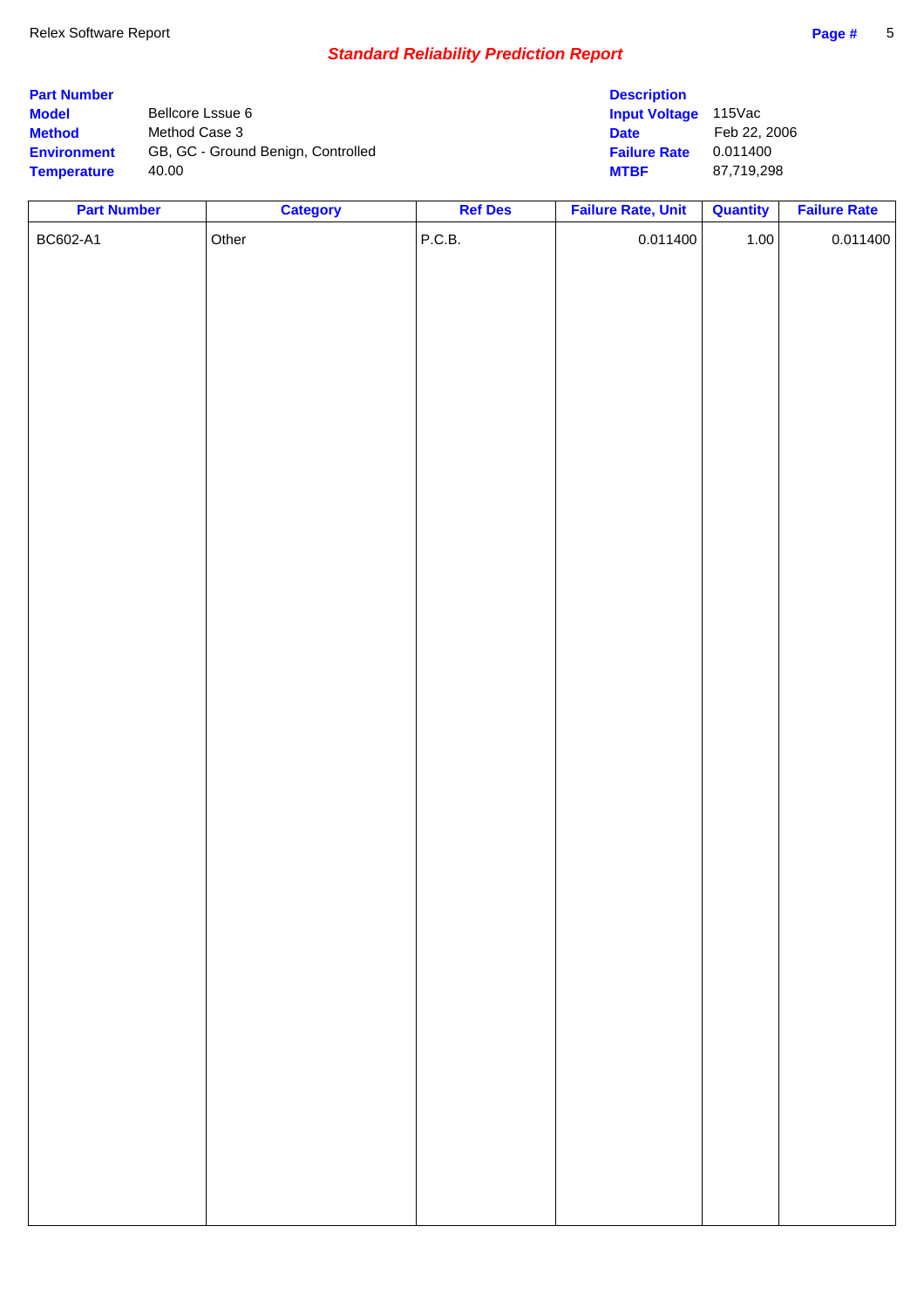| Page |
|------|
|      |

| <b>Part Number</b><br><b>Model</b><br><b>Method</b><br><b>Environment</b> | Method Case 3 | Bellcore Lssue 6<br>GB, GC - Ground Benign, Controlled |                  | <b>Description</b><br><b>Input Voltage</b><br><b>Date</b><br><b>Failure Rate</b> | $115$ Vac<br>Feb 22, 2006<br>0.133237 |                     |
|---------------------------------------------------------------------------|---------------|--------------------------------------------------------|------------------|----------------------------------------------------------------------------------|---------------------------------------|---------------------|
| <b>Temperature</b>                                                        | 40.00         |                                                        |                  | <b>MTBF</b>                                                                      | 7,505,437                             |                     |
| <b>Part Number</b>                                                        |               | <b>Category</b>                                        | <b>Ref Des</b>   | <b>Failure Rate, Unit</b>                                                        | <b>Quantity</b>                       | <b>Failure Rate</b> |
| DB012-A0                                                                  |               | Semiconductor                                          | DB <sub>1</sub>  | 0.008812                                                                         | 1.00                                  | 0.008812            |
| DF004-A0                                                                  |               | Semiconductor                                          | D <sub>1</sub>   | 0.008812                                                                         | 1.00                                  | 0.008812            |
| DL028-A0                                                                  |               | Semiconductor                                          | LED <sub>1</sub> | 0.012826                                                                         | 1.00                                  | 0.012826            |
| DL029-A0                                                                  |               | Semiconductor                                          | LED <sub>2</sub> | 0.012826                                                                         | 1.00                                  | 0.012826            |

| DL029-A0 | Semiconductor | LED <sub>2</sub> | 0.012826 | 1.00 | 0.012826 |
|----------|---------------|------------------|----------|------|----------|
| DU002-A0 | Semiconductor | D <sub>9</sub>   | 0.011700 | 1.00 | 0.011700 |
| DU002-A0 | Semiconductor | D10              | 0.011700 | 1.00 | 0.011700 |
| DU021-A0 | Semiconductor | D <sub>4</sub>   | 0.008812 | 1.00 | 0.008812 |
| MG005-A0 | Semiconductor | D <sub>3</sub>   | 0.005400 | 1.00 | 0.005400 |
| MG005-A0 | Semiconductor | D <sub>5</sub>   | 0.005400 | 1.00 | 0.005400 |
| MG005-A0 | Semiconductor | D <sub>6</sub>   | 0.008812 | 1.00 | 0.008812 |
| MG005-A0 | Semiconductor | D7               | 0.008812 | 1.00 | 0.008812 |
| MG005-A0 | Semiconductor | D <sub>8</sub>   | 0.008812 | 1.00 | 0.008812 |
| MG005-A0 | Semiconductor | D <sub>2</sub>   | 0.008812 | 1.00 | 0.008812 |
| DS095-A0 | Semiconductor | D11              | 0.011700 | 1.00 | 0.011700 |
|          |               |                  |          |      |          |
|          |               |                  |          |      |          |
|          |               |                  |          |      |          |
|          |               |                  |          |      |          |
|          |               |                  |          |      |          |
|          |               |                  |          |      |          |
|          |               |                  |          |      |          |
|          |               |                  |          |      |          |
|          |               |                  |          |      |          |
|          |               |                  |          |      |          |
|          |               |                  |          |      |          |
|          |               |                  |          |      |          |
|          |               |                  |          |      |          |
|          |               |                  |          |      |          |
|          |               |                  |          |      |          |
|          |               |                  |          |      |          |
|          |               |                  |          |      |          |
|          |               |                  |          |      |          |
|          |               |                  |          |      |          |
|          |               |                  |          |      |          |
|          |               |                  |          |      |          |
|          |               |                  |          |      |          |
|          |               |                  |          |      |          |
|          |               |                  |          |      |          |
|          |               |                  |          |      |          |
|          |               |                  |          |      |          |
|          |               |                  |          |      |          |
|          |               |                  |          |      |          |
|          |               |                  |          |      |          |
|          |               |                  |          |      |          |
|          |               |                  |          |      |          |
|          |               |                  |          |      |          |
|          |               |                  |          |      |          |
|          |               |                  |          |      |          |
|          |               |                  |          |      |          |
|          |               |                  |          |      |          |
|          |               |                  |          |      |          |
|          |               |                  |          |      |          |
|          |               |                  |          |      |          |
|          |               |                  |          |      |          |
|          |               |                  |          |      |          |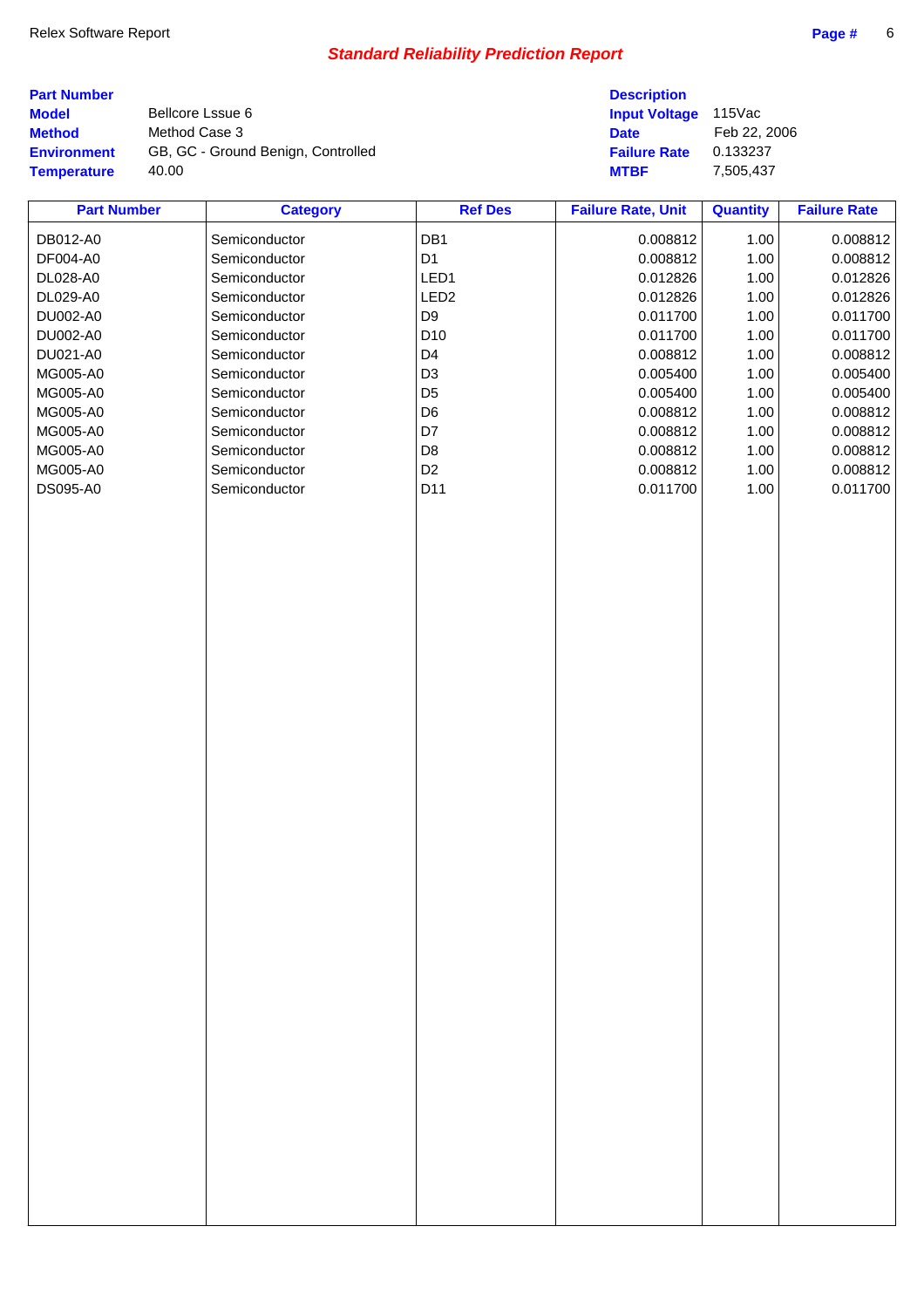| <b>Part Number</b> |                                    | <b>Description</b>          |              |
|--------------------|------------------------------------|-----------------------------|--------------|
| <b>Model</b>       | Bellcore Lssue 6                   | <b>Input Voltage</b> 115Vac |              |
| <b>Method</b>      | Method Case 3                      | <b>Date</b>                 | Feb 22, 2006 |
| <b>Environment</b> | GB, GC - Ground Benign, Controlled | <b>Failure Rate</b>         | 0.732997     |
| <b>Temperature</b> | 40.00                              | <b>MTBF</b>                 | 1.364.263    |

| <b>Part Number</b> | <b>Category</b> | <b>Ref Des</b>  | <b>Failure Rate, Unit</b> | <b>Quantity</b> | <b>Failure Rate</b> |
|--------------------|-----------------|-----------------|---------------------------|-----------------|---------------------|
| CE0151PMIA         | Capacitor       | C <sub>3</sub>  | 0.070888                  | 1.00            | 0.070888            |
| CJ0101EMKA         | Capacitor       | C <sub>5</sub>  | 0.041809                  | 1.00            | 0.041809            |
| CJ0470FMKA         | Capacitor       | C4              | 0.035606                  | 1.00            | 0.035606            |
| CL0102EMNA         | Capacitor       | C16             | 0.190605                  | 1.00            | 0.190605            |
| CL0471DMNA         | Capacitor       | C17             | 0.149935                  | 1.00            | 0.149935            |
| CL0561DMNA         | Capacitor       | C <sub>15</sub> | 0.169051                  | 1.00            | 0.169051            |
| CM0103KJAA         | Capacitor       | C <sub>2</sub>  | 0.006265                  | 1.00            | 0.006265            |
| CM0103KJAA         | Capacitor       | C <sub>13</sub> | 0.006265                  | 1.00            | 0.006265            |
| CX0224LKGA         | Capacitor       | C <sub>1</sub>  | 0.047159                  | 1.00            | 0.047159            |
| CY0222KMHA         | Capacitor       | C11             | 0.005889                  | 1.00            | 0.005889            |
| MF0102FKGD         | Capacitor       | C <sub>9</sub>  | 0.000668                  | 1.00            | 0.000668            |
| MF0102FKGD         | Capacitor       | C <sub>8</sub>  | 0.000668                  | 1.00            | 0.000668            |
| MF0102UKFD         | Capacitor       | C12             | 0.000668                  | 1.00            | 0.000668            |
| MF0102UKFD         | Capacitor       | C14             | 0.001006                  | 1.00            | 0.001006            |
| MF0104FKGD         | Capacitor       | C10             | 0.000668                  | 1.00            | 0.000668            |
| MF0183FKGD         | Capacitor       | C19             | 0.004217                  | 1.00            | 0.004217            |
| MF0472FKGD         | Capacitor       | C18             | 0.000668                  | 1.00            | 0.000668            |
| VA001-A0           | Capacitor       | MV1             | 0.000294                  | 1.00            | 0.000294            |
| MF0102FKGD         | Capacitor       | C7              | 0.000668                  | 1.00            | 0.000668            |
|                    |                 |                 |                           |                 |                     |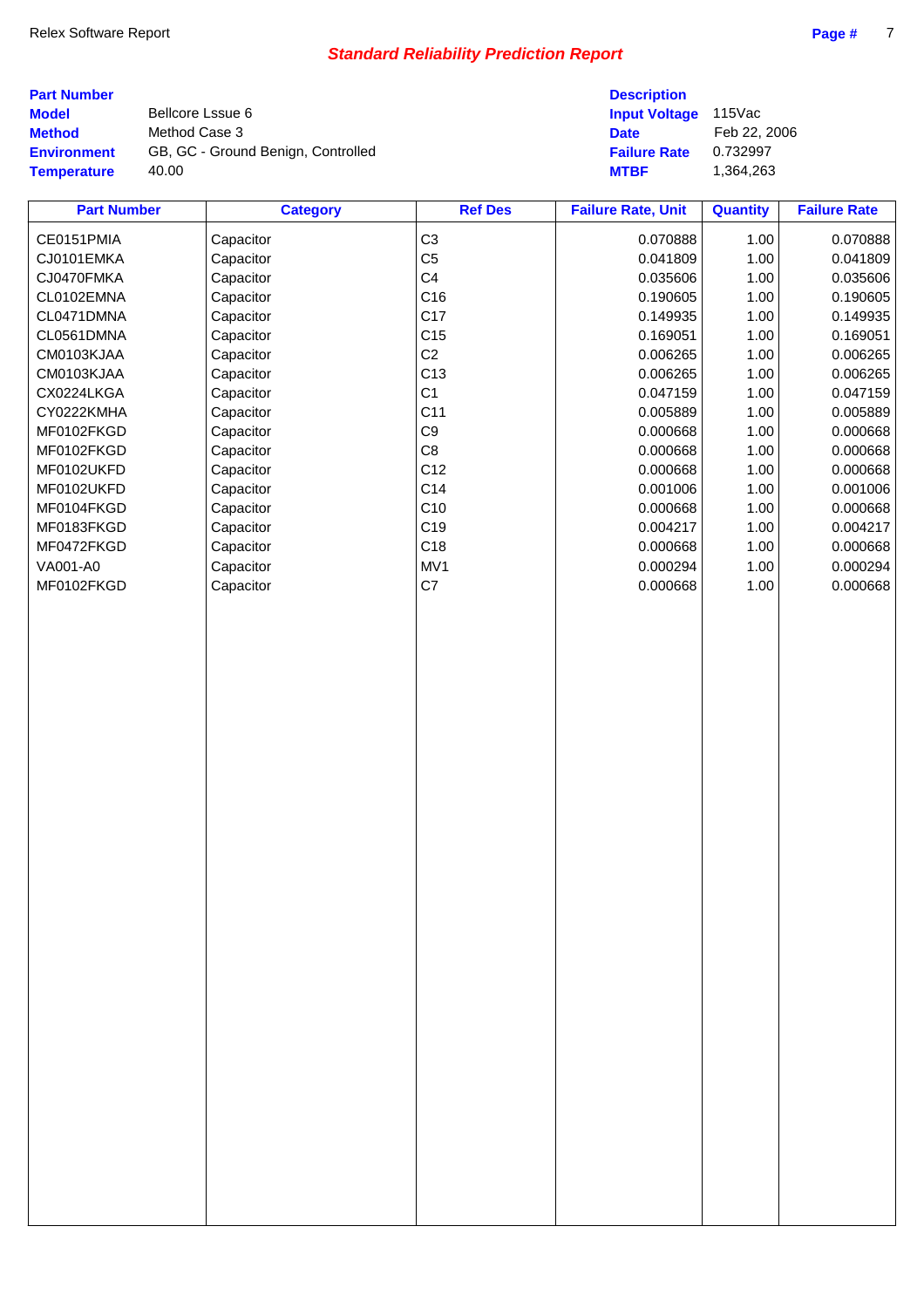| <b>Part Number</b><br><b>Model</b><br><b>Method</b><br><b>Environment</b><br><b>Temperature</b> | Bellcore Lssue 6<br>Method Case 3<br>40.00 | GB, GC - Ground Benign, Controlled                                                                 |                                                                                        | <b>Description</b><br><b>Input Voltage</b><br><b>Date</b><br><b>Failure Rate</b><br><b>MTBF</b> | 115Vac<br>Feb 22, 2006<br>0.053538<br>18,678,374 |                                                                      |
|-------------------------------------------------------------------------------------------------|--------------------------------------------|----------------------------------------------------------------------------------------------------|----------------------------------------------------------------------------------------|-------------------------------------------------------------------------------------------------|--------------------------------------------------|----------------------------------------------------------------------|
| <b>Part Number</b>                                                                              |                                            | <b>Category</b>                                                                                    | <b>Ref Des</b>                                                                         | <b>Failure Rate, Unit</b>                                                                       | <b>Quantity</b>                                  | <b>Failure Rate</b>                                                  |
| DZ010-A0<br>DZ015-A0<br>DZ021-C0<br>DZ030-A0<br>DZ034-B0<br>DZ030-A0                            |                                            | Semiconductor<br>Semiconductor<br>Semiconductor<br>Semiconductor<br>Semiconductor<br>Semiconductor | ZD <sub>5</sub><br>ZD <sub>2</sub><br>ZD <sub>3</sub><br>ZD7<br>ZD1<br>ZD <sub>6</sub> | 0.007541<br>0.010677<br>0.008812<br>0.007541<br>0.011426<br>0.007541                            | 1.00<br>1.00<br>1.00<br>1.00<br>1.00<br>1.00     | 0.007541<br>0.010677<br>0.008812<br>0.007541<br>0.011426<br>0.007541 |
|                                                                                                 |                                            |                                                                                                    |                                                                                        |                                                                                                 |                                                  |                                                                      |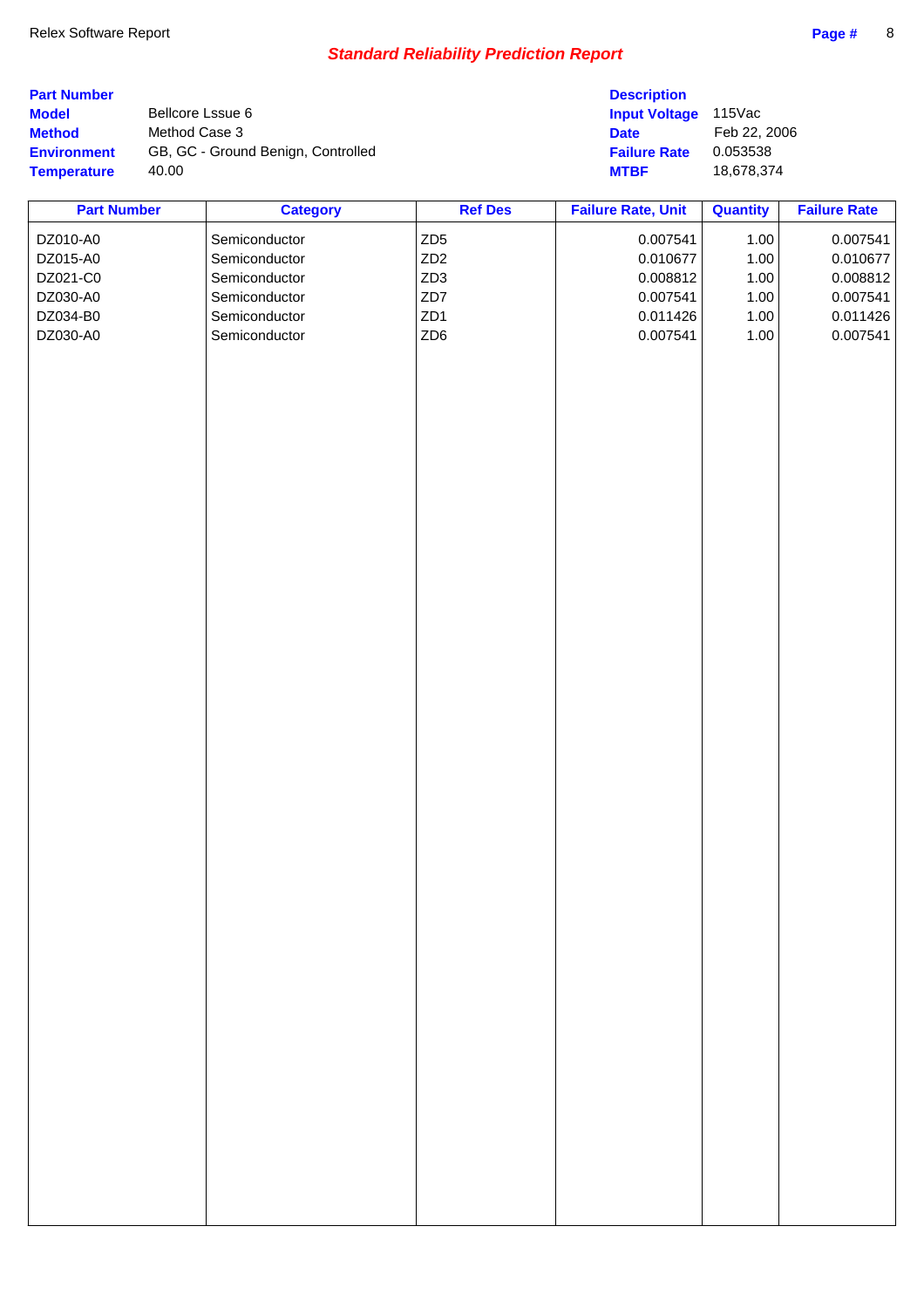| <b>Part Number</b> | <b>Description</b> |
|--------------------|--------------------|
|--------------------|--------------------|

**Model** Bellcore Lssue 6 **Method** Method Case 3 **Date** Feb 22, 2006 **Environment** GB, GC - Ground Benign, Controlled **Temperature** 40.00 **MTBF** 13,977,870

| <b>Description</b>   |             |
|----------------------|-------------|
| <b>Input Voltage</b> | $115$ Vac   |
| Date                 | Feb 22, 200 |
| Failure Rate         | 0.071542    |
| MTRF                 | 13 977 870  |

| <b>Part Number</b> | <b>Category</b> | <b>Ref Des</b>  | <b>Failure Rate, Unit</b> | <b>Quantity</b> | <b>Failure Rate</b> |
|--------------------|-----------------|-----------------|---------------------------|-----------------|---------------------|
| RP12014FAD         | Resistor        | R39             | 0.002461                  | 1.00            | 0.002461            |
| RP12014FAD         | Resistor        | <b>R38</b>      | 0.002461                  | 1.00            | 0.002461            |
| RD05645JAD         | Resistor        | R1              | 0.003018                  | 1.00            | 0.003018            |
| RT001-B1           | Resistor        | RT <sub>1</sub> | 0.027744                  | 1.00            | 0.027744            |
| RA0R474FAD         | Resistor        | R2              | 0.002842                  | 1.00            | 0.002842            |
| MR02244JCD         | Resistor        | <b>R17</b>      | 0.000454                  | 1.00            | 0.000454            |
| MR02244JCD         | Resistor        | R <sub>12</sub> | 0.000454                  | 1.00            | 0.000454            |
| MR02244JCD         | Resistor        | R <sub>11</sub> | 0.000454                  | 1.00            | 0.000454            |
| MR02244JCD         | Resistor        | R <sub>16</sub> | 0.000454                  | 1.00            | 0.000454            |
| MR01004JCD         | Resistor        | <b>R48</b>      | 0.000454                  | 1.00            | 0.000454            |
| <b>MR01004JCD</b>  | Resistor        | R47             | 0.000454                  | 1.00            | 0.000454            |
| MP01002FCD         | Resistor        | R4              | 0.000386                  | 10.00           | 0.003862            |
| MP01502FCD         | Resistor        | R <sub>3</sub>  | 0.000386                  | 10.00           | 0.003862            |
| MP75022FCD         | Resistor        | R46             | 0.000386                  | 10.00           | 0.003862            |
| MP61912FCD         | Resistor        | R <sub>15</sub> | 0.000454                  | 1.00            | 0.000454            |
| MP51002FCD         | Resistor        | <b>R35</b>      | 0.000454                  | 1.00            | 0.000454            |
| MP47012FCD         | Resistor        | R32             | 0.000454                  | 1.00            | 0.000454            |
| MP18032FCD         | Resistor        | R <sub>18</sub> | 0.000454                  | 1.00            | 0.000454            |
| MP51002FCD         | Resistor        | R34             | 0.000454                  | 1.00            | 0.000454            |
| MP47012FCD         | Resistor        | <b>R44</b>      | 0.000454                  | 1.00            | 0.000454            |
| MP47012FCD         | Resistor        | R42             | 0.000454                  | 1.00            | 0.000454            |
| MP47012FCD         | Resistor        | R36             | 0.000386                  | 1.00            | 0.000386            |
| MP47002FCD         | Resistor        | R <sub>10</sub> | 0.000454                  | 1.00            | 0.000454            |
| MP47002FCD         | Resistor        | R <sub>20</sub> | 0.000454                  | 1.00            | 0.000454            |
| MP14322FCD         | Resistor        | R30             | 0.000454                  | 1.00            | 0.000454            |
| MP30012FCD         | Resistor        | R <sub>29</sub> | 0.000454                  | 1.00            | 0.000454            |
| MP3R902FCD         | Resistor        | R4              | 0.000454                  | 1.00            | 0.000454            |
| MP3R902FCD         | Resistor        | R <sub>3</sub>  | 0.000454                  | 1.00            | 0.000454            |
| MP39022FCD         | Resistor        | R <sub>14</sub> | 0.000454                  | 1.00            | 0.000454            |
| MP30012FCD         | Resistor        | R41             | 0.000386                  | 1.00            | 0.000386            |
| MP30012FCD         | Resistor        | R43             | 0.000386                  | 1.00            | 0.000386            |
| MP20002FCD         | Resistor        | R <sub>13</sub> | 0.000454                  | 1.00            | 0.000454            |
| MP15002FCD         | Resistor        | R7              | 0.000454                  | 1.00            | 0.000454            |
| MP15002FCD         | Resistor        | R <sub>8</sub>  | 0.000454                  | 1.00            | 0.000454            |
| MP15002FCD         | Resistor        | R <sub>6</sub>  | 0.000454                  | 1.00            | 0.000454            |
| MP12032FCD         | Resistor        | R31             | 0.000454                  | 1.00            | 0.000454            |
| MP12032FCD         | Resistor        | R <sub>26</sub> | 0.000454                  | 1.00            | 0.000454            |
| MP12032FCD         | Resistor        | R <sub>25</sub> | 0.000454                  | 1.00            | 0.000454            |
| MP12032FCD         | Resistor        | R <sub>24</sub> | 0.000454                  | 1.00            | 0.000454            |
| MP12032FCD         | Resistor        | R <sub>27</sub> | 0.000454                  | 1.00            | 0.000454            |
| MP10022FCD         | Resistor        | R <sub>5</sub>  | 0.000454                  | 1.00            | 0.000454            |
| MP10022FCD         | Resistor        | R <sub>21</sub> | 0.000454                  | 1.00            | 0.000454            |
| MP10022FCD         | Resistor        | R <sub>19</sub> | 0.000454                  | 1.00            | 0.000454            |
| MP10012FCD         | Resistor        | R37             | 0.000454                  | 1.00            | 0.000454            |
| MP10012FCD         | Resistor        | R33             | 0.000454                  | 1.00            | 0.000454            |
| MP10002FCD         | Resistor        | R40             | 0.000454                  | 1.00            | 0.000454            |
| MP01502FCD         | Resistor        | R <sub>28</sub> | 0.000454                  | 1.00            | 0.000454            |
| MP03302FCD         | Resistor        | R <sub>22</sub> | 0.000454                  | 1.00            | 0.000454            |
| MP03302FCD         | Resistor        | R <sub>23</sub> | 0.000454                  | 1.00            | 0.000454            |
| VT102-B0           | Resistor        | VR <sub>1</sub> | 0.003018                  | 1.00            | 0.003018            |
|                    |                 |                 |                           |                 |                     |
|                    |                 |                 |                           |                 |                     |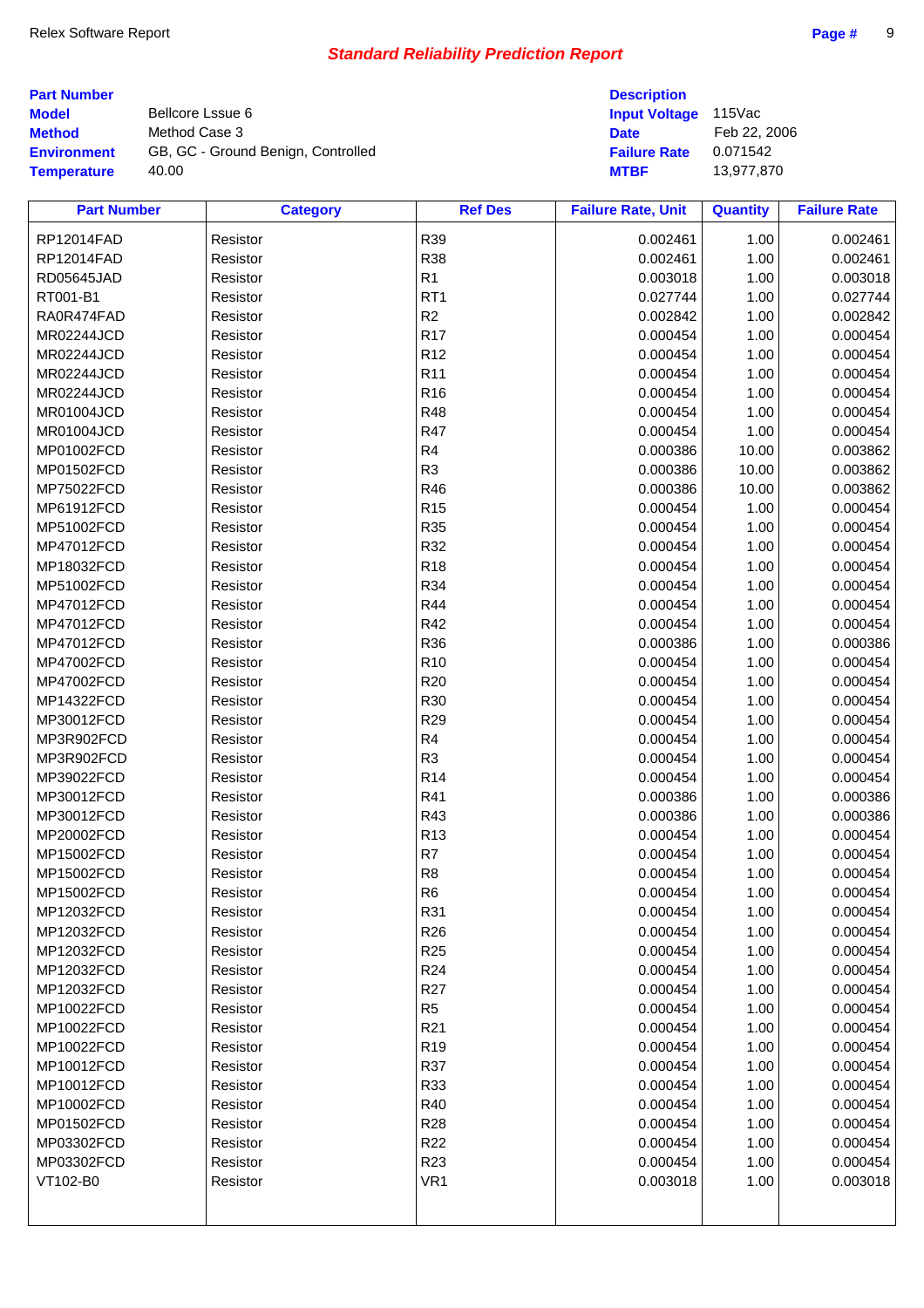| <b>Part Number</b> |                                    | <b>Description</b>   |              |
|--------------------|------------------------------------|----------------------|--------------|
| <b>Model</b>       | Bellcore Lssue 6                   | <b>Input Voltage</b> | 115Vac       |
| <b>Method</b>      | Method Case 3                      | <b>Date</b>          | Feb 22, 2006 |
| <b>Environment</b> | GB, GC - Ground Benign, Controlled | <b>Failure Rate</b>  | 0.353991     |
| <b>Temperature</b> | 40.00                              | <b>MTBF</b>          | 2.824.929    |

| <b>Part Number</b> | <b>Category</b>           | <b>Ref Des</b> | <b>Failure Rate, Unit</b> | Quantity | <b>Failure Rate</b> |
|--------------------|---------------------------|----------------|---------------------------|----------|---------------------|
| UA009-A0           | <b>Integrated Circuit</b> | U4             | 0.088053                  | 1.00     | 0.088053            |
| UA079-A0           | <b>Integrated Circuit</b> | U1             | 0.265938                  | 1.00     | 0.265938            |
|                    |                           |                |                           |          |                     |
|                    |                           |                |                           |          |                     |
|                    |                           |                |                           |          |                     |
|                    |                           |                |                           |          |                     |
|                    |                           |                |                           |          |                     |
|                    |                           |                |                           |          |                     |
|                    |                           |                |                           |          |                     |
|                    |                           |                |                           |          |                     |
|                    |                           |                |                           |          |                     |
|                    |                           |                |                           |          |                     |
|                    |                           |                |                           |          |                     |
|                    |                           |                |                           |          |                     |
|                    |                           |                |                           |          |                     |
|                    |                           |                |                           |          |                     |
|                    |                           |                |                           |          |                     |
|                    |                           |                |                           |          |                     |
|                    |                           |                |                           |          |                     |
|                    |                           |                |                           |          |                     |
|                    |                           |                |                           |          |                     |
|                    |                           |                |                           |          |                     |
|                    |                           |                |                           |          |                     |
|                    |                           |                |                           |          |                     |
|                    |                           |                |                           |          |                     |
|                    |                           |                |                           |          |                     |
|                    |                           |                |                           |          |                     |
|                    |                           |                |                           |          |                     |
|                    |                           |                |                           |          |                     |
|                    |                           |                |                           |          |                     |
|                    |                           |                |                           |          |                     |
|                    |                           |                |                           |          |                     |
|                    |                           |                |                           |          |                     |
|                    |                           |                |                           |          |                     |
|                    |                           |                |                           |          |                     |
|                    |                           |                |                           |          |                     |
|                    |                           |                |                           |          |                     |
|                    |                           |                |                           |          |                     |
|                    |                           |                |                           |          |                     |
|                    |                           |                |                           |          |                     |
|                    |                           |                |                           |          |                     |
|                    |                           |                |                           |          |                     |
|                    |                           |                |                           |          |                     |
|                    |                           |                |                           |          |                     |
|                    |                           |                |                           |          |                     |
|                    |                           |                |                           |          |                     |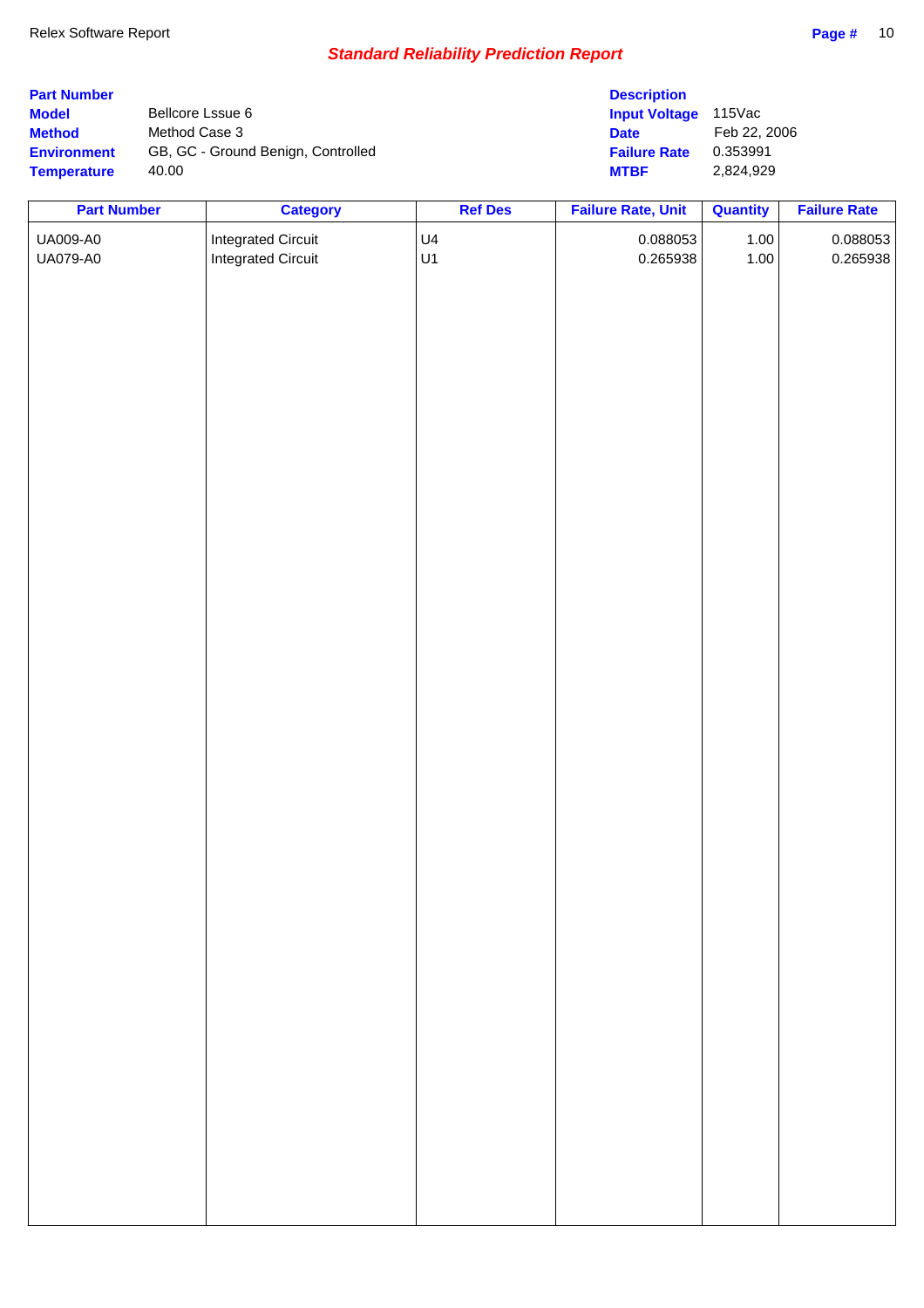|                                    | <b>Description</b>   |              |
|------------------------------------|----------------------|--------------|
| Bellcore Lssue 6                   | <b>Input Voltage</b> | 115Vac       |
| Method Case 3                      | <b>Date</b>          | Feb 22, 2006 |
| GB, GC - Ground Benign, Controlled | <b>Failure Rate</b>  | 0.108000     |
| 40.00                              | <b>MTBF</b>          | 9.259.259    |
|                                    |                      |              |

| <b>Part Number</b> | <b>Category</b> | <b>Ref Des</b> | <b>Failure Rate, Unit</b> | <b>Quantity</b> | <b>Failure Rate</b> |
|--------------------|-----------------|----------------|---------------------------|-----------------|---------------------|
| UP002-A0           | Semiconductor   | U2             | 0.054000                  | $1.00\,$        | 0.054000            |
| UP002-A0           | Semiconductor   | U3             | 0.054000                  | 1.00            | 0.054000            |
|                    |                 |                |                           |                 |                     |
|                    |                 |                |                           |                 |                     |
|                    |                 |                |                           |                 |                     |
|                    |                 |                |                           |                 |                     |
|                    |                 |                |                           |                 |                     |
|                    |                 |                |                           |                 |                     |
|                    |                 |                |                           |                 |                     |
|                    |                 |                |                           |                 |                     |
|                    |                 |                |                           |                 |                     |
|                    |                 |                |                           |                 |                     |
|                    |                 |                |                           |                 |                     |
|                    |                 |                |                           |                 |                     |
|                    |                 |                |                           |                 |                     |
|                    |                 |                |                           |                 |                     |
|                    |                 |                |                           |                 |                     |
|                    |                 |                |                           |                 |                     |
|                    |                 |                |                           |                 |                     |
|                    |                 |                |                           |                 |                     |
|                    |                 |                |                           |                 |                     |
|                    |                 |                |                           |                 |                     |
|                    |                 |                |                           |                 |                     |
|                    |                 |                |                           |                 |                     |
|                    |                 |                |                           |                 |                     |
|                    |                 |                |                           |                 |                     |
|                    |                 |                |                           |                 |                     |
|                    |                 |                |                           |                 |                     |
|                    |                 |                |                           |                 |                     |
|                    |                 |                |                           |                 |                     |
|                    |                 |                |                           |                 |                     |
|                    |                 |                |                           |                 |                     |
|                    |                 |                |                           |                 |                     |
|                    |                 |                |                           |                 |                     |
|                    |                 |                |                           |                 |                     |
|                    |                 |                |                           |                 |                     |
|                    |                 |                |                           |                 |                     |
|                    |                 |                |                           |                 |                     |
|                    |                 |                |                           |                 |                     |
|                    |                 |                |                           |                 |                     |
|                    |                 |                |                           |                 |                     |
|                    |                 |                |                           |                 |                     |
|                    |                 |                |                           |                 |                     |
|                    |                 |                |                           |                 |                     |
|                    |                 |                |                           |                 |                     |
|                    |                 |                |                           |                 |                     |
|                    |                 |                |                           |                 |                     |
|                    |                 |                |                           |                 |                     |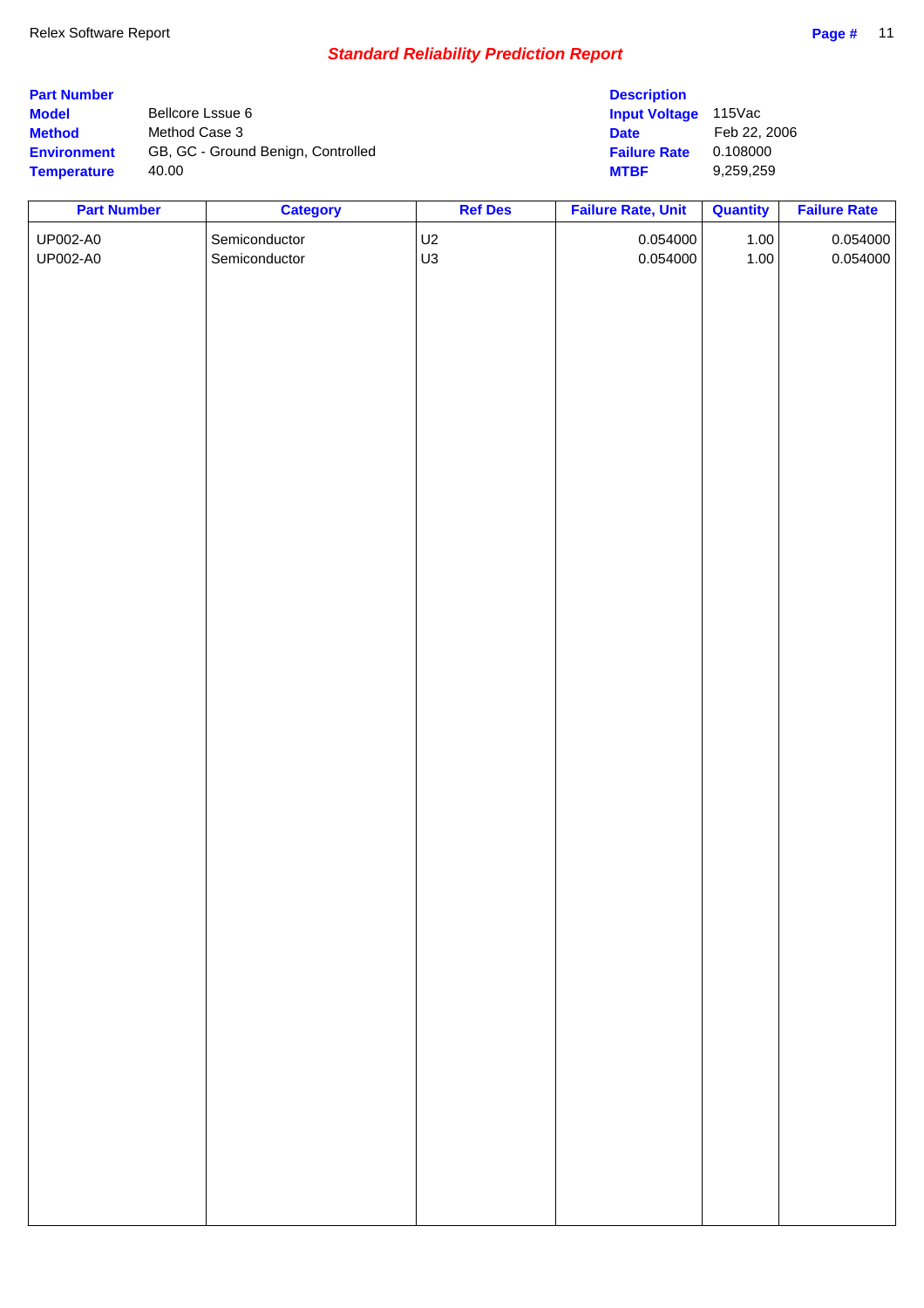| <b>Part Number</b> |                                    | <b>Description</b>   |              |
|--------------------|------------------------------------|----------------------|--------------|
| <b>Model</b>       | Bellcore Lssue 6                   | <b>Input Voltage</b> | $115$ Vac    |
| <b>Method</b>      | Method Case 3                      | <b>Date</b>          | Feb 22, 2006 |
| <b>Environment</b> | GB, GC - Ground Benign, Controlled | <b>Failure Rate</b>  | 0.001464     |
| <b>Temperature</b> | 40.00                              | <b>MTBF</b>          | 683,247,906  |

| <b>Part Number</b> | <b>Category</b> | <b>Ref Des</b> | <b>Failure Rate, Unit</b> | <b>Quantity</b> | <b>Failure Rate</b> |
|--------------------|-----------------|----------------|---------------------------|-----------------|---------------------|
| LB039-A0           | Inductor        |                | 0.000732                  | $1.00$          | 0.000732            |
| LB044-A0           | Inductor        | $L1$<br>$L2$   | 0.000732                  | 1.00            | 0.000732            |
|                    |                 |                |                           |                 |                     |
|                    |                 |                |                           |                 |                     |
|                    |                 |                |                           |                 |                     |
|                    |                 |                |                           |                 |                     |
|                    |                 |                |                           |                 |                     |
|                    |                 |                |                           |                 |                     |
|                    |                 |                |                           |                 |                     |
|                    |                 |                |                           |                 |                     |
|                    |                 |                |                           |                 |                     |
|                    |                 |                |                           |                 |                     |
|                    |                 |                |                           |                 |                     |
|                    |                 |                |                           |                 |                     |
|                    |                 |                |                           |                 |                     |
|                    |                 |                |                           |                 |                     |
|                    |                 |                |                           |                 |                     |
|                    |                 |                |                           |                 |                     |
|                    |                 |                |                           |                 |                     |
|                    |                 |                |                           |                 |                     |
|                    |                 |                |                           |                 |                     |
|                    |                 |                |                           |                 |                     |
|                    |                 |                |                           |                 |                     |
|                    |                 |                |                           |                 |                     |
|                    |                 |                |                           |                 |                     |
|                    |                 |                |                           |                 |                     |
|                    |                 |                |                           |                 |                     |
|                    |                 |                |                           |                 |                     |
|                    |                 |                |                           |                 |                     |
|                    |                 |                |                           |                 |                     |
|                    |                 |                |                           |                 |                     |
|                    |                 |                |                           |                 |                     |
|                    |                 |                |                           |                 |                     |
|                    |                 |                |                           |                 |                     |
|                    |                 |                |                           |                 |                     |
|                    |                 |                |                           |                 |                     |
|                    |                 |                |                           |                 |                     |
|                    |                 |                |                           |                 |                     |
|                    |                 |                |                           |                 |                     |
|                    |                 |                |                           |                 |                     |
|                    |                 |                |                           |                 |                     |
|                    |                 |                |                           |                 |                     |
|                    |                 |                |                           |                 |                     |
|                    |                 |                |                           |                 |                     |
|                    |                 |                |                           |                 |                     |
|                    |                 |                |                           |                 |                     |
|                    |                 |                |                           |                 |                     |
|                    |                 |                |                           |                 |                     |
|                    |                 |                |                           |                 |                     |
|                    |                 |                |                           |                 |                     |